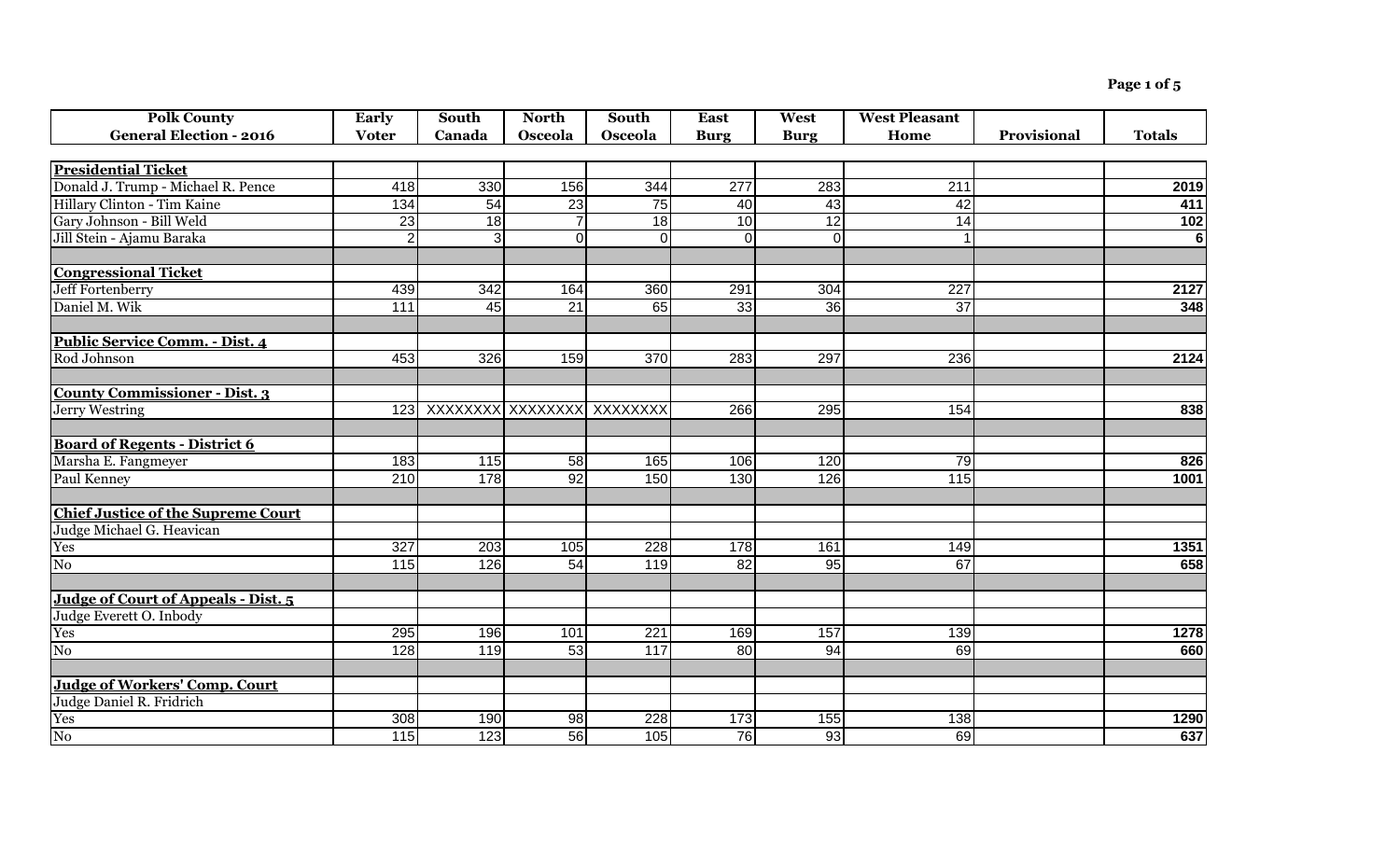| <b>Polk County</b>                      | <b>Early</b>     | South            | <b>North</b>    | South            | <b>East</b>         | West                | <b>West Pleasant</b> |             |                  |
|-----------------------------------------|------------------|------------------|-----------------|------------------|---------------------|---------------------|----------------------|-------------|------------------|
| <b>General Election - 2016</b>          | <b>Voter</b>     | Canada           | Osceola         | Osceola          | <b>Burg</b>         | <b>Burg</b>         | Home                 | Provisional | <b>Totals</b>    |
| Judge John R. Hoffert                   |                  |                  |                 |                  |                     |                     |                      |             |                  |
| Yes                                     | 300              | 192              | 96              | 225              | 168                 | 152                 | 137                  |             | 1270             |
| $\overline{No}$                         | 117              | 121              | $\overline{57}$ | 106              | 82                  | 94                  | 69                   |             | 646              |
|                                         |                  |                  |                 |                  |                     |                     |                      |             |                  |
| Judge James R. Coe                      |                  |                  |                 |                  |                     |                     |                      |             |                  |
| Yes                                     | 291              | 191              | 98              | 230              | 165                 | 158                 | 141                  |             | 1274             |
| N <sub>0</sub>                          | 126              | 121              | 53              | 103              | 81                  | 92                  | 61                   |             | 637              |
| Judge of County Court - Dist. 5         |                  |                  |                 |                  |                     |                     |                      |             |                  |
| Judge Frank J. Skorupa                  |                  |                  |                 |                  |                     |                     |                      |             |                  |
| Yes                                     | 323              | 204              | 100             | 235              | 164                 | 156                 | 134                  |             | 1316             |
| ${\rm No}$                              | 124              | $\overline{111}$ | 59              | 108              | 81                  | 94                  | 66                   |             | 643              |
| Judge C. Jo Petersen                    |                  |                  |                 |                  |                     |                     |                      |             |                  |
| Yes                                     | 300              | 194              | 103             | 236              | 170                 | 161                 | 153                  |             | 1317             |
| $\overline{N_{0}}$                      | 122              | 119              | 57              | 107              | 74                  | 90                  | 54                   |             | 623              |
| Judge Stephen R. W. Twiss               |                  |                  |                 |                  |                     |                     |                      |             |                  |
| Yes                                     | 288              | 185              | 99              | 223              | 162                 | 150                 | 148                  |             | 1255             |
| N <sub>0</sub>                          | 128              | 123              | 57              | $\overline{113}$ | 76                  | 95                  | 56                   |             | 648              |
| Central Comm. College - Dist. 5         |                  |                  |                 |                  |                     |                     |                      |             |                  |
| John A. Novotny                         | 260              | 207              | 104             | 210              | 146                 | 173                 | 128                  |             | 1228             |
| Thomas H. Quint                         | $\overline{122}$ | 86               | 44              | 109              | 73                  | 59                  | 58                   |             | 551              |
| <b>Central Comm. College - At Large</b> |                  |                  |                 |                  |                     |                     |                      |             |                  |
| Sam Cowan                               | 373              | 273              | 144             | 304              | 251                 | $\overline{247}$    | 179                  |             | 1771             |
| <b>CP NRD Board of Directors-Sub. 9</b> |                  |                  |                 |                  |                     |                     |                      |             |                  |
| Doug Reeves                             | 107              | 16               | 90              |                  | 1 XXXXXXXX XXXXXXXX |                     | 25                   |             | 239              |
| <b>Beau Bearnes</b>                     | 56               | 3                | 45              |                  | 2 XXXXXXXX          | XXXXXXX             | 11                   |             | $\overline{117}$ |
|                                         |                  |                  |                 |                  |                     |                     |                      |             |                  |
| <b>CP NRD Board of Directors-AL</b>     |                  |                  |                 |                  |                     |                     |                      |             |                  |
| Charles J. Bicak                        | 36               | 4                | 28              |                  | XXXXXXX             | XXXXXXX             | $\overline{9}$       |             | 78               |
| Keith Ostermeier                        | 129              | 13               | 107             |                  |                     | 1 XXXXXXXX XXXXXXXX | 27                   |             | 277              |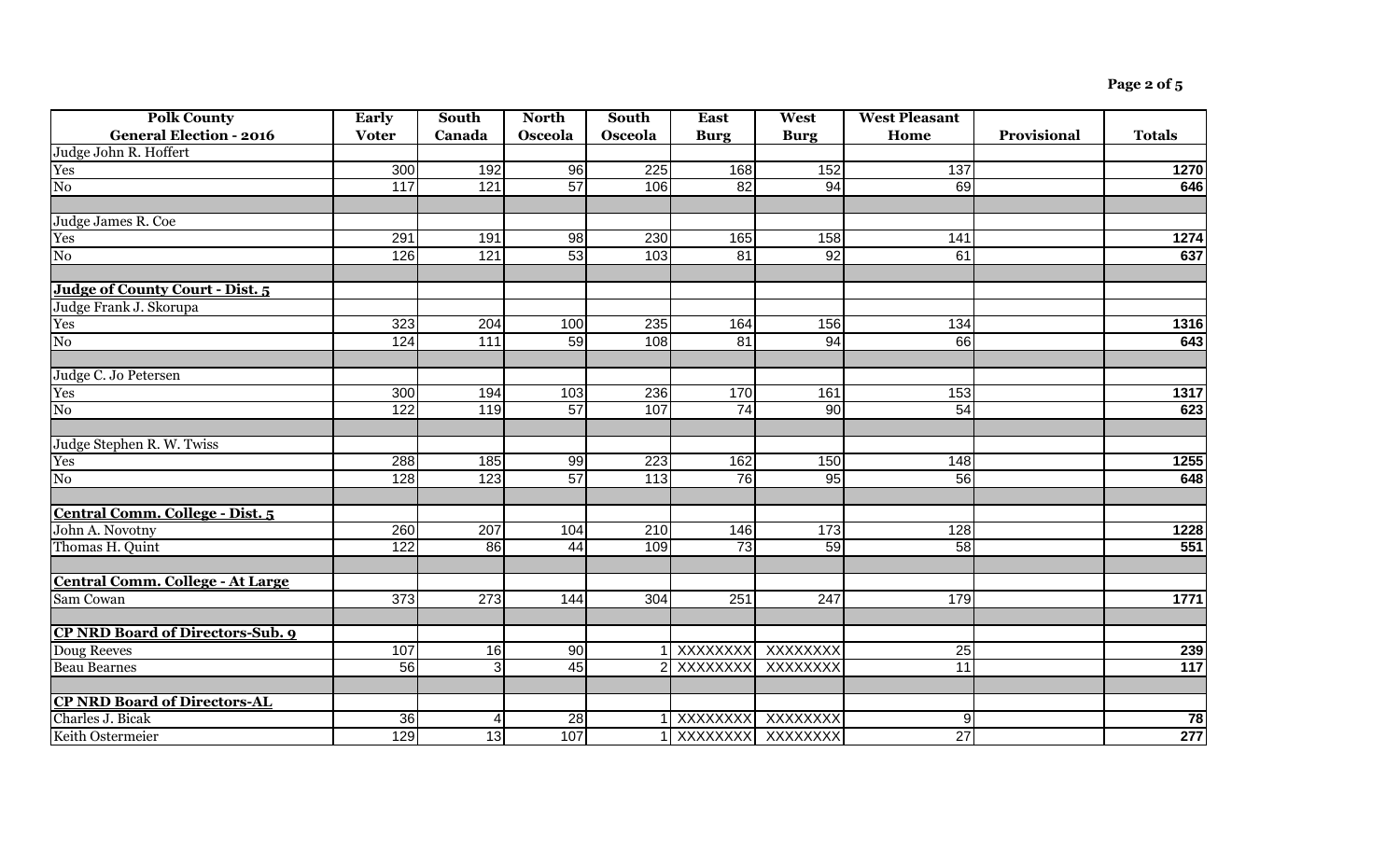| <b>Polk County</b>                      | <b>Early</b> | South                          | <b>North</b>   | South                | <b>East</b>       | West                           | <b>West Pleasant</b> |             |               |
|-----------------------------------------|--------------|--------------------------------|----------------|----------------------|-------------------|--------------------------------|----------------------|-------------|---------------|
| <b>General Election - 2016</b>          | <b>Voter</b> | Canada                         | Osceola        | Osceola              | <b>Burg</b>       | <b>Burg</b>                    | Home                 | Provisional | <b>Totals</b> |
| <b>UBB NRD Board of Directors</b>       |              |                                |                |                      |                   |                                |                      |             |               |
| Subdistrict 1                           |              |                                |                |                      |                   |                                |                      |             |               |
| Roger Houdersheldt                      | 255          | 335                            | 9              | 354                  | 259               | 274                            | 168                  |             | 1654          |
| Subdistrict 2                           |              |                                |                |                      |                   |                                |                      |             |               |
| Jeffrey A. Bohaty                       | 216          | $\overline{274}$               | 8 <sup>1</sup> | 299                  | 228               | 238                            | 159                  |             | 1422          |
| Subdistrict 3                           |              |                                |                |                      |                   |                                |                      |             |               |
| Douglas Bruns                           | 214          | 270                            | 8 <sup>1</sup> | 299                  | 226               | 231                            | 150                  |             | 1398          |
| Subdistrict 4                           |              |                                |                |                      |                   |                                |                      |             |               |
| Lynn W. Yates                           | 207          | $\overline{272}$               | 8              | 296                  | 224               | $\overline{227}$               | 152                  |             | 1386          |
| Subdistrict 5                           |              |                                |                |                      |                   |                                |                      |             |               |
| Merlin Volkmer                          | 109          | 150                            | 4              | 128                  | 133               | 139                            | $\overline{77}$      |             | 740           |
| Neal Hoff                               | 99           | 118                            | 3              | 154                  | $\overline{85}$   | $\overline{77}$                | $\overline{71}$      |             | 607           |
| <b>Subdistrict 6 - 2 Year Term</b>      |              |                                |                |                      |                   |                                |                      |             |               |
| Bill Kuehner Jr.                        | 209          | 266                            | $\overline{7}$ | 291                  | $\overline{217}$  | 219                            | 147                  |             | 1356          |
| Subdistrict 6                           |              |                                |                |                      |                   |                                |                      |             |               |
| John Miller                             | 207          | 267                            | $\overline{7}$ | 292                  | 217               | $\overline{224}$               | 152                  |             | 1366          |
| Subdistrict 7                           |              |                                |                |                      |                   |                                |                      |             |               |
| Gary E. Eberle                          | 210          | 268                            | 7              | 295                  | 226               | 225                            | 157                  |             | 1388          |
| Subdistrict 8                           |              |                                |                |                      |                   |                                |                      |             |               |
| Paul Bethune                            | 200          | 269                            | 7              | 287                  | 215               | 219                            | 147                  |             | 1344          |
|                                         |              |                                |                |                      |                   |                                |                      |             |               |
| <b>Polk County RPPD - Subdivision 1</b> |              |                                |                |                      |                   |                                |                      |             |               |
| <b>Gary Allison</b>                     | 187          | 310                            |                | 56 XXXXXXXX XXXXXXXX |                   | XXXXXXX                        | <b>XXXXXXXX</b>      |             | 553           |
|                                         |              |                                |                |                      |                   |                                |                      |             |               |
| <b>Polk County RPPD - Subdivision 2</b> |              |                                |                |                      |                   |                                |                      |             |               |
| Robert J. Lindburg                      |              | 104 XXXXXXXX XXXXXXXX XXXXXXXX |                |                      | 211               | 198                            | 196                  |             | 709           |
| Mardell Johnson                         |              | 94 XXXXXXXX XXXXXXXX           |                | XXXXXXX              | $\overline{212}$  | $\overline{218}$               | 157                  |             | 681           |
|                                         |              |                                |                |                      |                   |                                |                      |             |               |
| ESU #7 - Member of Brd. - Dist. 4       |              |                                |                |                      |                   |                                |                      |             |               |
| Richard L. Luebbe                       |              | 0 XXXXXXXX                     |                |                      | XXXXXXXX XXXXXXXX | XXXXXXX                        | <b>XXXXXXXX</b>      |             | $\mathbf 1$   |
|                                         |              |                                |                |                      |                   |                                |                      |             |               |
| ESU #7 - Member of Brd. - Dist 10       |              |                                |                |                      |                   |                                |                      |             |               |
| <b>Robert Norvell</b>                   |              | 18 XXXXXXXX                    |                |                      |                   | 14 XXXXXXXX XXXXXXXXX XXXXXXXX | 164                  |             | 196           |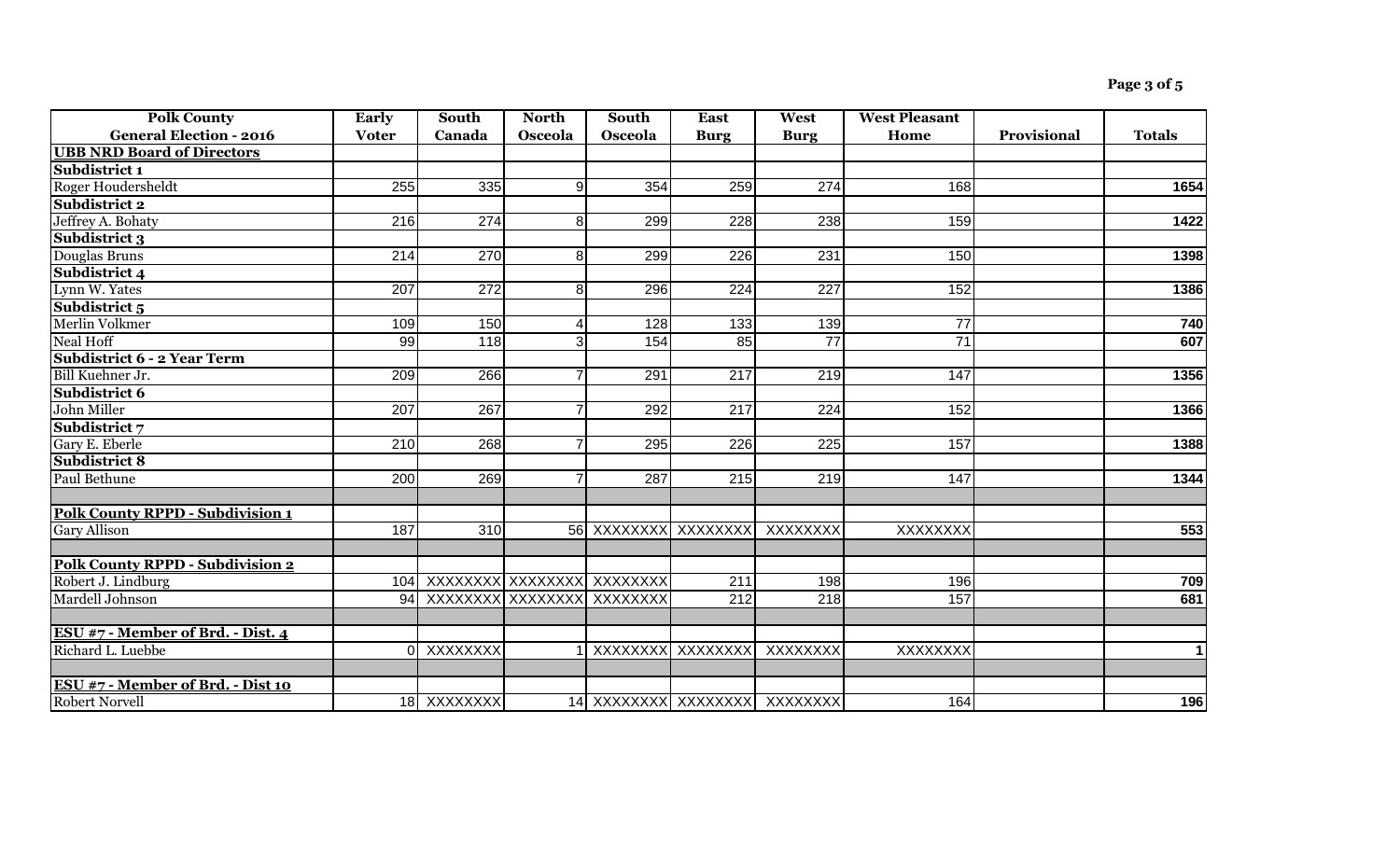| <b>Polk County</b>                     | Early           | South            | <b>North</b>   | <b>South</b>         | <b>East</b>                  | West             | <b>West Pleasant</b> |             |                         |
|----------------------------------------|-----------------|------------------|----------------|----------------------|------------------------------|------------------|----------------------|-------------|-------------------------|
| <b>General Election - 2016</b>         | <b>Voter</b>    | Canada           | Osceola        | Osceola              | <b>Burg</b>                  | <b>Burg</b>      | Home                 | Provisional | <b>Totals</b>           |
| <b>Cross County School Board</b>       |                 |                  |                |                      |                              |                  |                      |             |                         |
| <b>Brice Baker</b>                     | $\overline{92}$ | 13               | 51             | 11                   | $\overline{212}$             | 216              | 18                   |             | 567                     |
| Jenni Harrington                       | 92              | $\overline{16}$  | 3              | $\overline{11}$      | 206                          | $\overline{209}$ | $\overline{20}$      |             | 557                     |
| Danny Seim                             | $\overline{94}$ | 9                | $\overline{5}$ | $\mathbf{Q}$         | 190                          | 222              | 13                   |             | 542                     |
| <b>Quinn Peterson</b>                  | 98              | 18               | 61             | 5                    | 239                          | 258              | 12                   |             | 636                     |
| <b>Osceola School Board</b>            |                 |                  |                |                      |                              |                  |                      |             |                         |
| <b>Christine Gaedeke</b>               | 132             | 17               | 79             | 304                  |                              | XXXXXXX          | $\overline{2}$       |             | 536                     |
| Doug Rathjen                           | 142             | 19               | 78             | 324                  |                              | XXXXXXX          | $\overline{2}$       |             | 567                     |
| John Kropatsch                         | 151             | 17               | 80             | 316                  | $\overline{2}$               | XXXXXXX          | $\overline{2}$       |             | 568                     |
| Osceola School Board - 2 Yr Term       |                 |                  |                |                      |                              |                  |                      |             |                         |
| Michael P. Neujahr                     | 156             | $\overline{20}$  | 90             | $\overline{375}$     | 3 <sup>l</sup>               | XXXXXXXX         | $\overline{2}$       |             |                         |
| <b>Shelby-Rising City School Board</b> |                 |                  |                |                      |                              |                  |                      |             |                         |
| Heath P. Vrbka                         | 138             | $\overline{243}$ |                | 25 XXXXXXXX XXXXXXX  |                              | XXXXXXX          | XXXXXXX              |             | 406                     |
| <b>Geoffrey Ruth</b>                   | 134             | 281              |                | 28 XXXXXXXX XXXXXXXX |                              | XXXXXXX          | XXXXXXX              |             | 443                     |
| Kasey Hopwood                          | 136             | 279              |                | 30 XXXXXXXX XXXXXXX  |                              | XXXXXXX          | <b>XXXXXXXX</b>      |             | 445                     |
| <b>High Plains School Board</b>        |                 |                  |                |                      |                              |                  |                      |             |                         |
| <b>Wendy Hudson</b>                    |                 | 9 XXXXXXXX       |                | 11 XXXXXXXX XXXXXXXX |                              | XXXXXXX          | 143                  |             | 163                     |
| Karen A. Stevens                       |                 | 16 XXXXXXXX      |                | 8 XXXXXXXX XXXXXXXX  |                              | XXXXXXX          | 144                  |             | 168                     |
| <b>Terry Carlstrom</b>                 |                 | 26 XXXXXXXX      |                | 6 XXXXXXXX XXXXXXXX  |                              | XXXXXXX          | 192                  |             | 224                     |
| Kent W. Helgoth                        |                 | 16 XXXXXXXX      |                | 9 XXXXXXXX XXXXXXXX  |                              | XXXXXXXX         | 142                  |             | 167                     |
| <b>Columbus School Board</b>           |                 |                  |                |                      |                              |                  |                      |             |                         |
| <b>Timothy S. Pospisil</b>             |                 | 0 XXXXXXXX       |                | 0 XXXXXXXX XXXXXXXX  |                              | XXXXXXX          | <b>XXXXXXXX</b>      |             | 0                       |
| <b>Mike Goos</b>                       |                 | XXXXXXX          |                |                      | XXXXXXXX XXXXXXXX            | XXXXXXX          | XXXXXXXX             |             | 0                       |
| <b>Candace Becher</b>                  | ΩL              | XXXXXXX          |                | 0 XXXXXXXX XXXXXXXX  |                              | XXXXXXX          | <b>XXXXXXXX</b>      |             | $\overline{\mathbf{o}}$ |
| Doug Willoughby                        |                 | XXXXXXX          |                |                      | XXXXXXXX XXXXXXXX            | XXXXXXXX         | <b>XXXXXXXX</b>      |             | $\overline{2}$          |
| Columbus School Brd - 2 Yr. Term       |                 |                  |                |                      |                              |                  |                      |             |                         |
| Douglas Molczyk                        |                 | 0 XXXXXXXX       |                |                      | 1 XXXXXXXX XXXXXXXX XXXXXXXX |                  | <b>XXXXXXXX</b>      |             | $\mathbf 1$             |